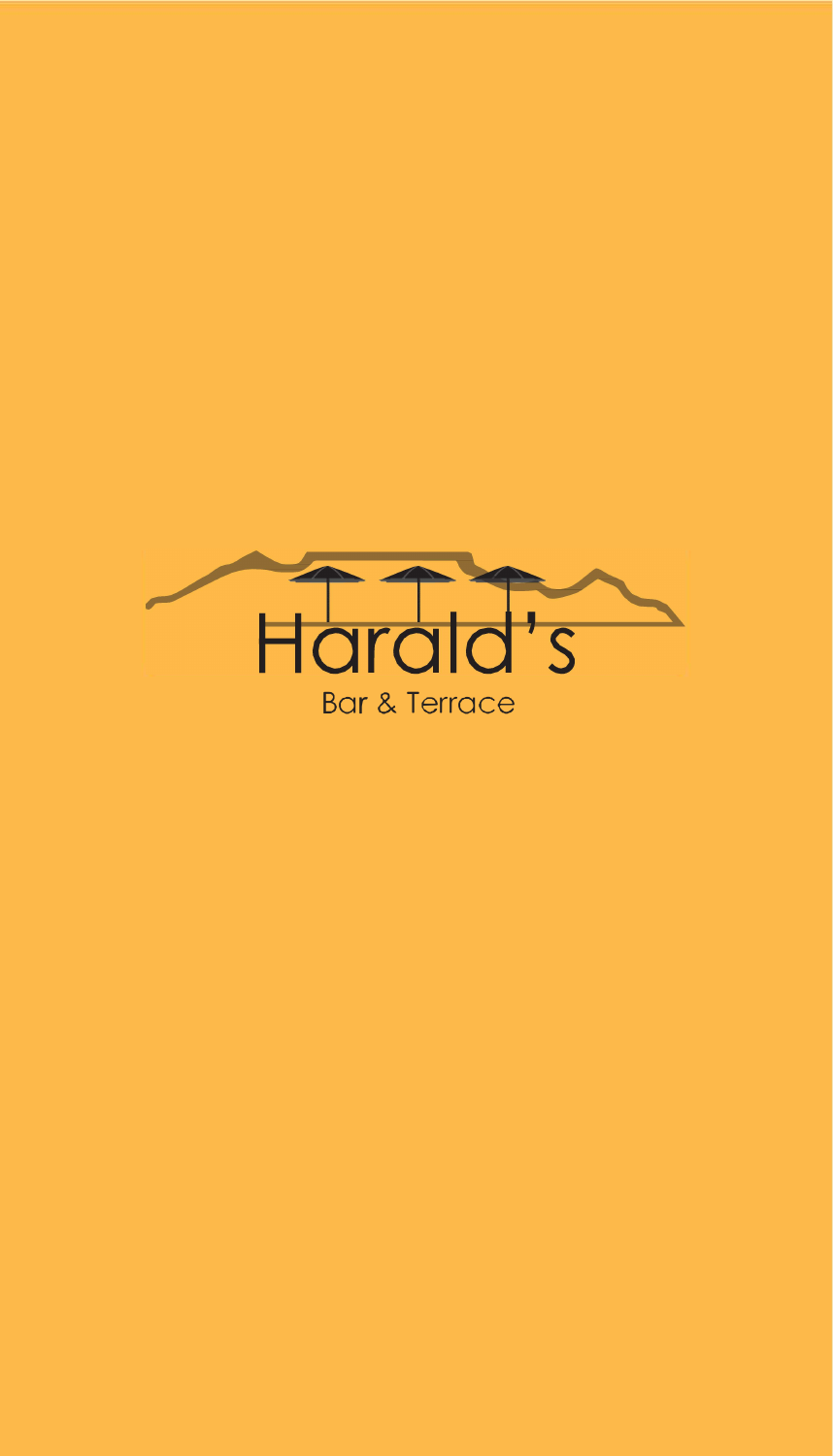Harald's Story

Harald's Bar & Terrace was established in 2014 as the team at the Park Inn by Radisson Cape Town Foreshore decided to name the incredible rooftop terrace after the owner of the hotel. Harald's Bar and Terrace is located on the 11th floor of Park Inn by Radisson Cape Town Foreshore and is renowned for its breath-taking views of Table Mountain and the city.

Harald's Bar and Terrace is known for its relaxed urban atmosphere where you are welcome to enjoy amazing cocktails, beers, wines and rustic signature dishes.

whether you have a business meeting, party or just came off the beach, all are welcome to enjoy the relaxed atmosphere and hospitality that Harald's Bar and Terrace is known for, it's the perfect way to end off your week.

Have FUN, **FEEL GOOD** and enjoy the Harald's experience.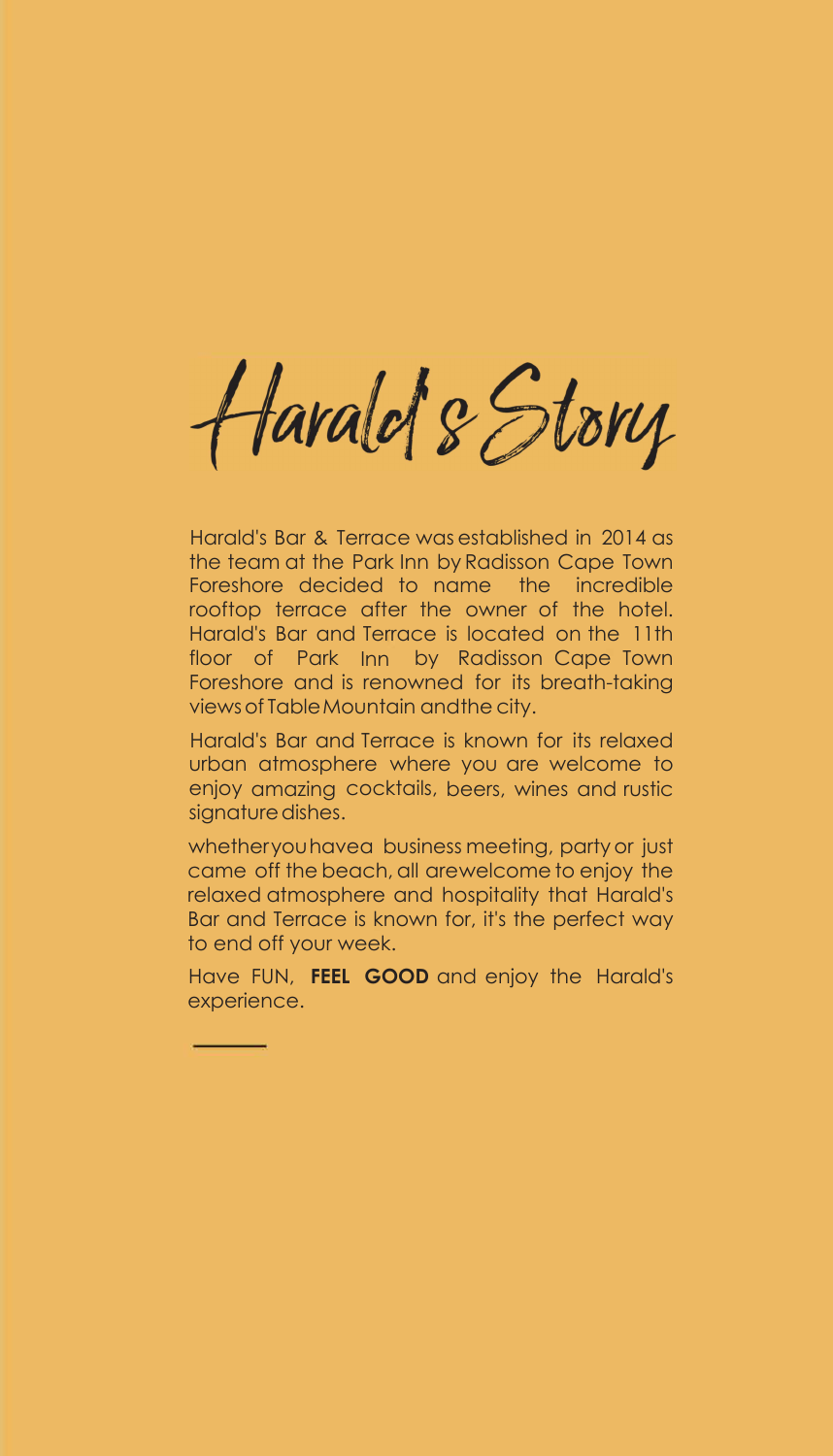Starters

## **DEEP-FRIED FISH STRIPS | 70**

Deep-fried fish strips served with a tangy tartar sauce and freshly charred naan bread

## **CRISPY CHICKEN STRIPS | 70**

Crispy chicken strips served with a creamy Peri-mayo dip and freshly charred naan bread

## **CLASSIC CORN NACHOS |** *100 (plain)***|***140 (chicken or beef)*

Classic corn nachos topped with either chicken, beef mince or plain served with cheese sauce, grilled cheese, jalapeños, tomato salsa and guacamole

Sandwiches & Burgers

*\*All Burgers are available in either grilled beef or chicken*

# **THE EXEC BURGER | 120**

The "Exec Burger" is a Cape Malay Bobotie style burger, topped with lettuce tomatoes, onions on a seeded bun

# **DOWN TO EARTH | 120**

The "Down to Earth Burger" is a beef or chicken burger with a layered stack of bacon, onion rings, cheese, mustard mayo, lettuce, tomatoes, onions on a seeded bun

## **THE SPICY BURGER | 110**

The "Spicy Burger" is dipped in a spicy tomato based basting with lettuce tomatoes, onions on a seeded bun

# **GET THE JOB DONE BURGER | 110**

Original burger is grilled beef or chicken with lettuce tomato's, onions and BBQ sauce if needed

## **CLASSIC DOUBLE CHEESE BEEF BURGER | 120**

200g Hearty beef patty topped with layers of sliced mozzarella & gouda, served on a fresh sesame bun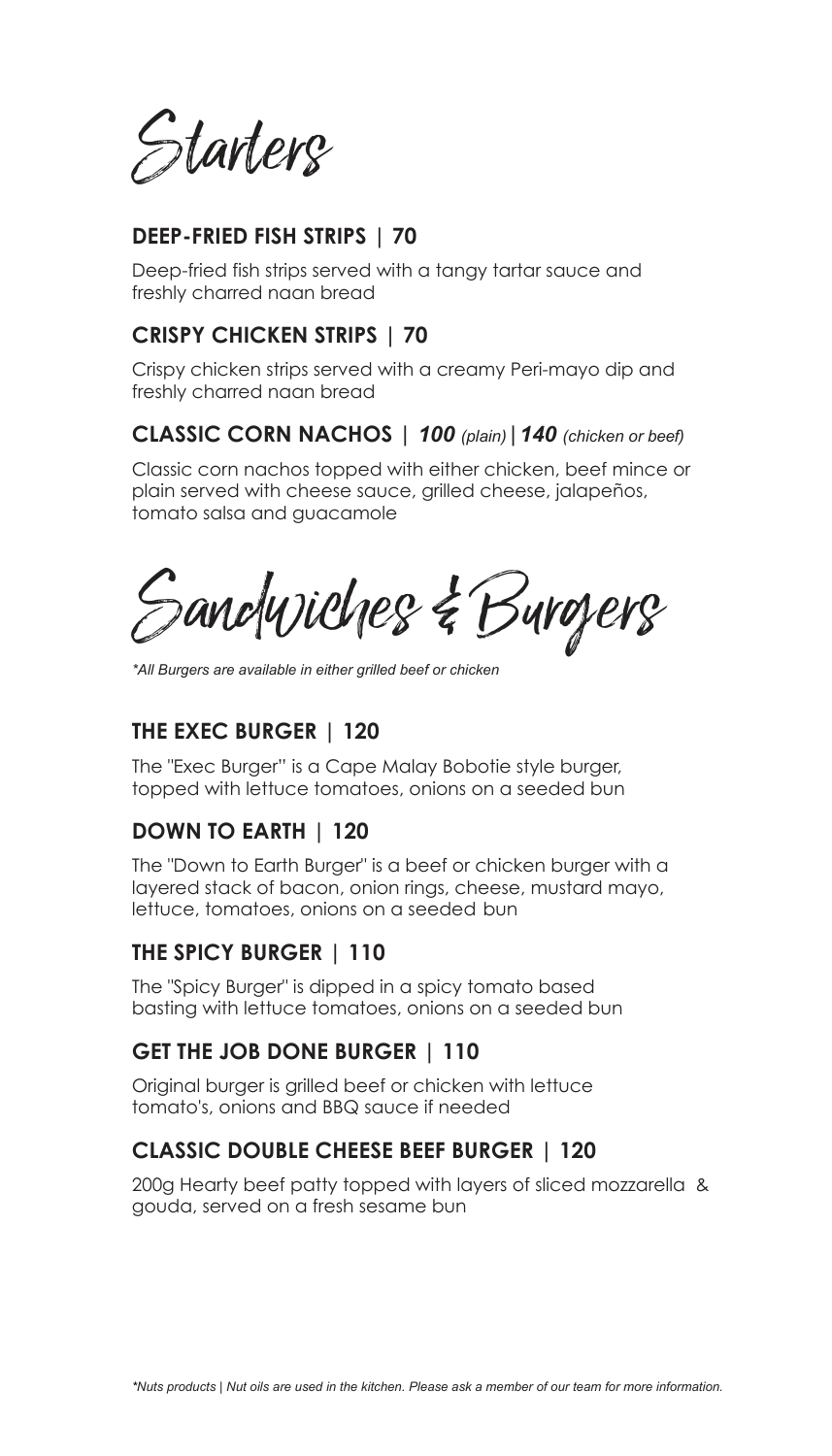Salads

# **SIDE GREEN SALAD | 40**

Side green salad served with Harald's house dressing

# **BACON & BLUE CHEESE SALAD | 70**

Fresh mixed leaves tossed with blue cheese & bacon bits, then layered with pumpkin seeds, cucumber shavings, crouton and finished off with our signature house dressing

Platters & Baskets

## **SNACK PLATTER | 180**

BBQ chicken wings, Jalapeño Poppers, Cheesy Potato balls, samosas, served with a variety of dips.

## **THE FORESHORE PLATTER | 300**

BBQ sharing platter serves up 2 to 3 people containing BBQ pork ribs, beef cheesy sliders, chicken bites, onions rings with 2 dips, Peri-Peri & garlic mayo

## **CHICKEN WINGS | 250**

BBQ chicken wings with a hint of chilli's, served with crispy v-cut potato chips and home made tomato chutney

Pizza

# **THE BBQ CHICKY| 150**

Thin, oven baked base with BBQ chicken, parma ham, mayo & cheese.

# **THE CURRIED CHICKEN PIZZA | 150**

Thin based home mode pizza Malay curried chicken, with hints of chillies, coriander, topped with cheese and dressed with minted yogurt

# **THE MARGARITA PIZZA | 120**

Thin based home made pizza topped with mozzarella cheese , basil pesto, cherry tomatoes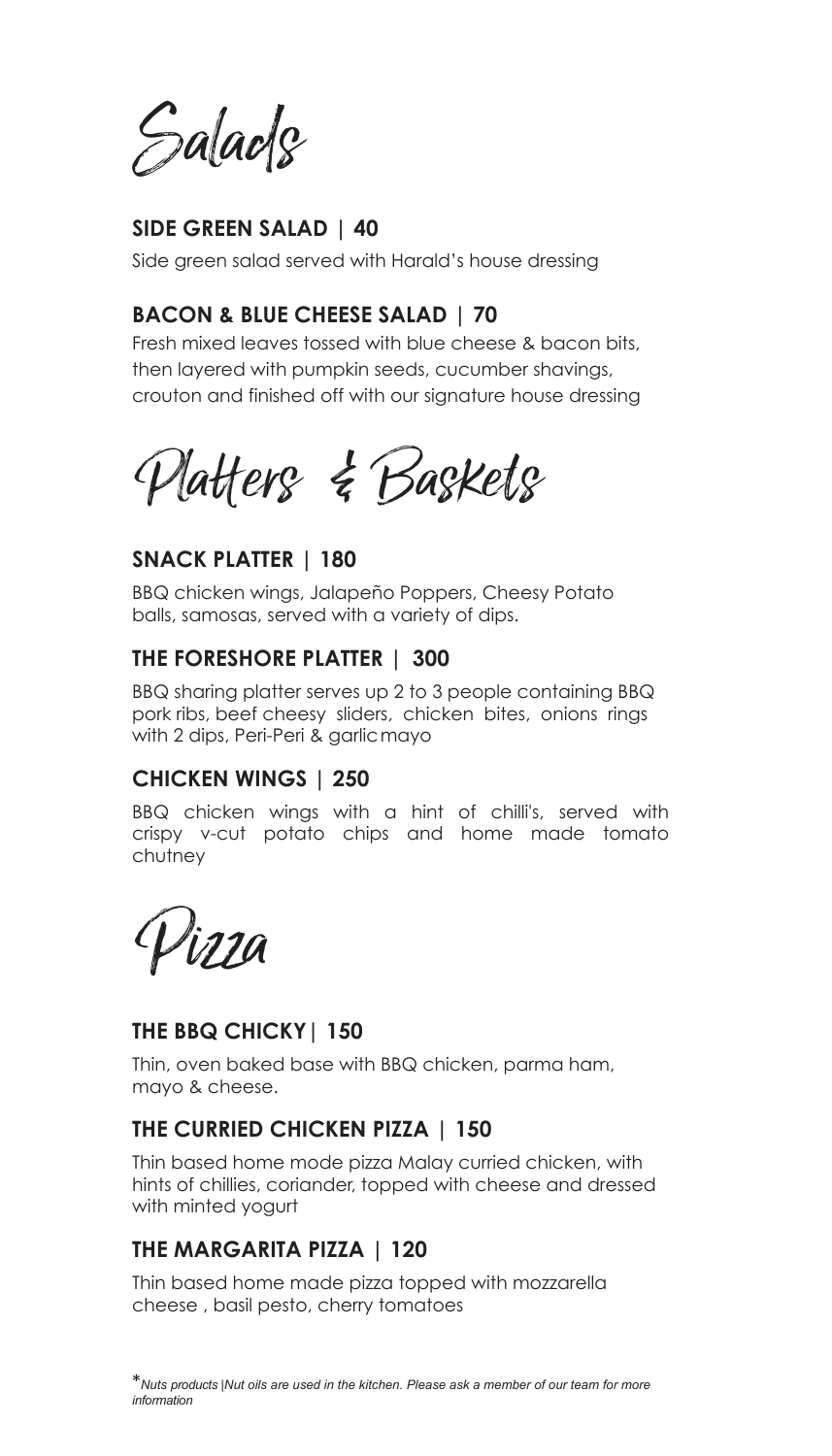Add Dn's

| AVO PULP               | $\vert$ 30 |
|------------------------|------------|
| <b>CREAM CHEESE</b>    | $\vert$ 30 |
| <b>CHILLI</b>          | $\vert$ 20 |
| <b>GARLIC PARMESAN</b> | - 30       |

Vegan

# **THE VEGAN BURGER | 120**

Choice of vegan patty between mushroom and lentil or beetroot and bean patty 100g, served with vegan cheese, lettuce tomatoes and herb pesto

# **THE VEGAN PLATTER | 250**

Grilled vegan sausages, beetroot and bean or mushroom and lentil mini burger sliders v cut fries, tomato salsa guacamole and onion rings.

Fries

## **CRISPY FRENCH FRIES | 50**

Crispy French fries, hand-cut, deep fried potato fries

## **VEGGIE FRIES | 100**

Crispy fries topped with seasonal veggies including baby marrows, mushrooms, onions, peppers, served with spicy tomato salsa

# **SEAFOOD FRIES | 130**

Crispy home made fries, topped with seasoned calamari & prawns, topped with garlic sauce , paprika and cheese

## **BOEREWORS FRIES | 100**

Crispy fries, topped with grilled Boerewors bits, spicy Chakalaka BBQ sauce, coriander yogurt and mozzarella cheese

# **LASAGNA FRIES | 110**

Crispy home made fries topped with tomato based mince, cheese sauce, garlic and loads of cheese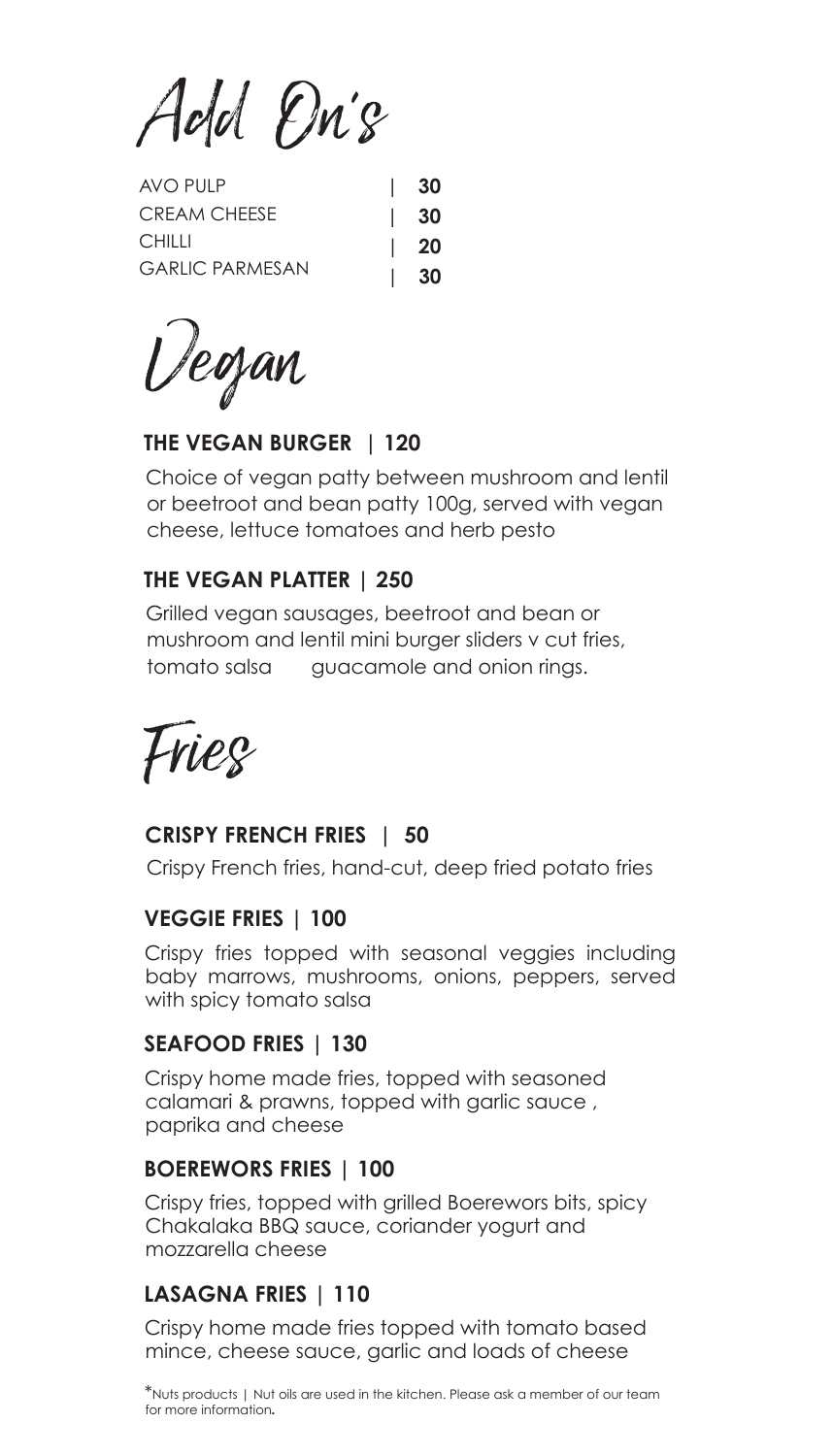Soft Drinks

| <b>GRAPETISER</b>          | 300ml | 38               |
|----------------------------|-------|------------------|
| <b>APPLETISER</b>          | 300ml | 38               |
| <b>SPRITE</b>              | 300ml | $\vert$ 32       |
| <b>SPRITE ZERO</b>         | 300ml | $\vert 32 \vert$ |
| FANTA ORANGE               | 300ml | 32               |
| CREAM SODA                 | 300ml | 32               |
| COCA COLA                  | 300ml | 32               |
| COCA COLA ZERO             | 300ml | 32               |
| <b>RED BULL</b>            | 250ml | 52               |
| <b>RED BULL SUGAR FREE</b> | 250ml | $\vert 52$       |
| RED BULL WATERMELON        | 250ml | 52               |

Mixers

| LEMONADE                | 200ml | $\vert 30$ |
|-------------------------|-------|------------|
| SODA WATER              | 200ml | 30         |
| <b>GINGER ALE</b>       | 200ml | $\vert$ 30 |
| DRY LEMON               | 200ml | $\vert 30$ |
| <b>TONIC WATER</b>      | 200ml | $\vert 30$ |
| <b>TONIC WATER PINK</b> | 200ml | 30         |

Cordials

| COLA TONIC    | $\vert$ 10 |
|---------------|------------|
| PASSION FRUIT | $\vert$ 10 |
| LIME          | $\vert$ 10 |

Water

| STILL /SPARKLING 250ml  | $\vert 27$ |
|-------------------------|------------|
| STILL / SPARKLING 750ml | $\vert$ 40 |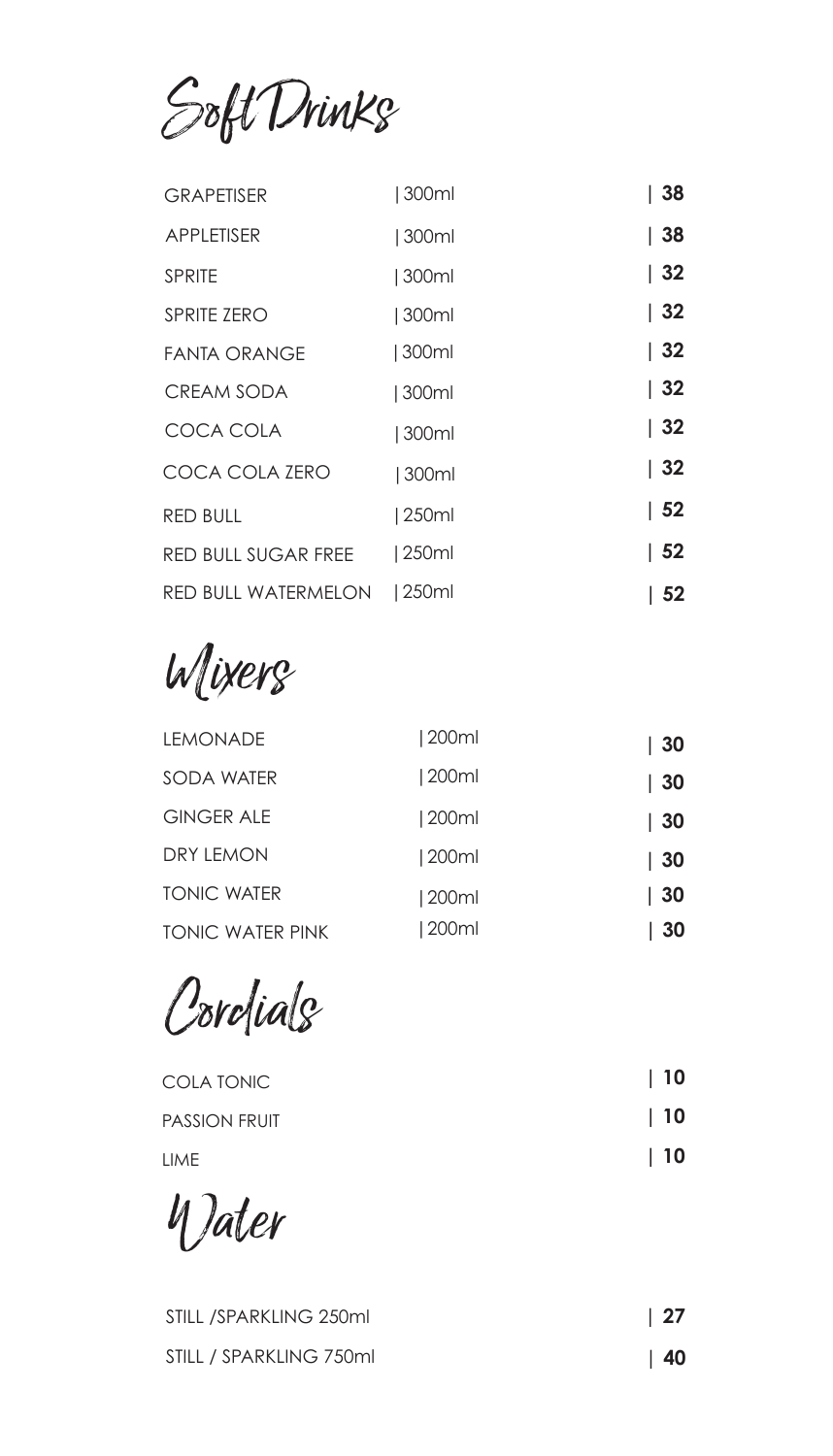# Gin

| <b>BOMBAY SAPPHIRE</b>         | 32               |
|--------------------------------|------------------|
| WOODSTOCK GIN                  | 32               |
| <b>TANQUERAY GIN</b>           | $\vert 22 \vert$ |
| WIXWORTH GIN                   | $\vert 22 \vert$ |
| <b>HENDRICKS GIN LUNAR</b>     | 30               |
| <b>HENDRICKS GIN MIDSUMMER</b> | 30               |
| <b>HENDRICKS GIN ORBIUM</b>    | 30               |
| <b>HENDRICKS GIN</b>           | 30               |

Brandy

| KLIPDRIFT FXPORT   | $\sqrt{24}$     |
|--------------------|-----------------|
| KLIPDRIFT PREMIUM  | - 34            |
| OLOF BERGH         | $\overline{24}$ |
| <b>BISQUIT VS</b>  | l 52            |
| <b>HENNESSY VS</b> | 55              |

Vodka

| FINI ANDIA                | l 28 |
|---------------------------|------|
| LOVOKA CARMEL & CHOCOLATE | l 28 |
| CIROC VODKA               | l 45 |
| SKY VODKA                 | l 34 |
| <b>BELVEDERE VODKA</b>    | -55  |

Rum

| <b>BACARDI CARTA NEGRA</b>      | l 25             |
|---------------------------------|------------------|
| <b>BACARDI 4YR CUATRO</b>       | 34               |
| <b>BACARDI CARTA ORO (GOLD)</b> | $\vert 25$       |
| <b>BACARDI RUM 8YR RON ANOS</b> | $\vert$ 45       |
| <b>BACARDI WHITE (BLANCA)</b>   | $\vert 25 \vert$ |
| <b>BACARDI SPICED</b>           | $\vert$ 25       |
| SAILOR JERRY CARIBBEAN RUM      | 28               |

Tequila

| EL JIMADOR TEQUILA RESPOSADO | $\vert$ 28 |
|------------------------------|------------|
| EL JIMADOR TEQUILA BLANCO    | $\vert$ 28 |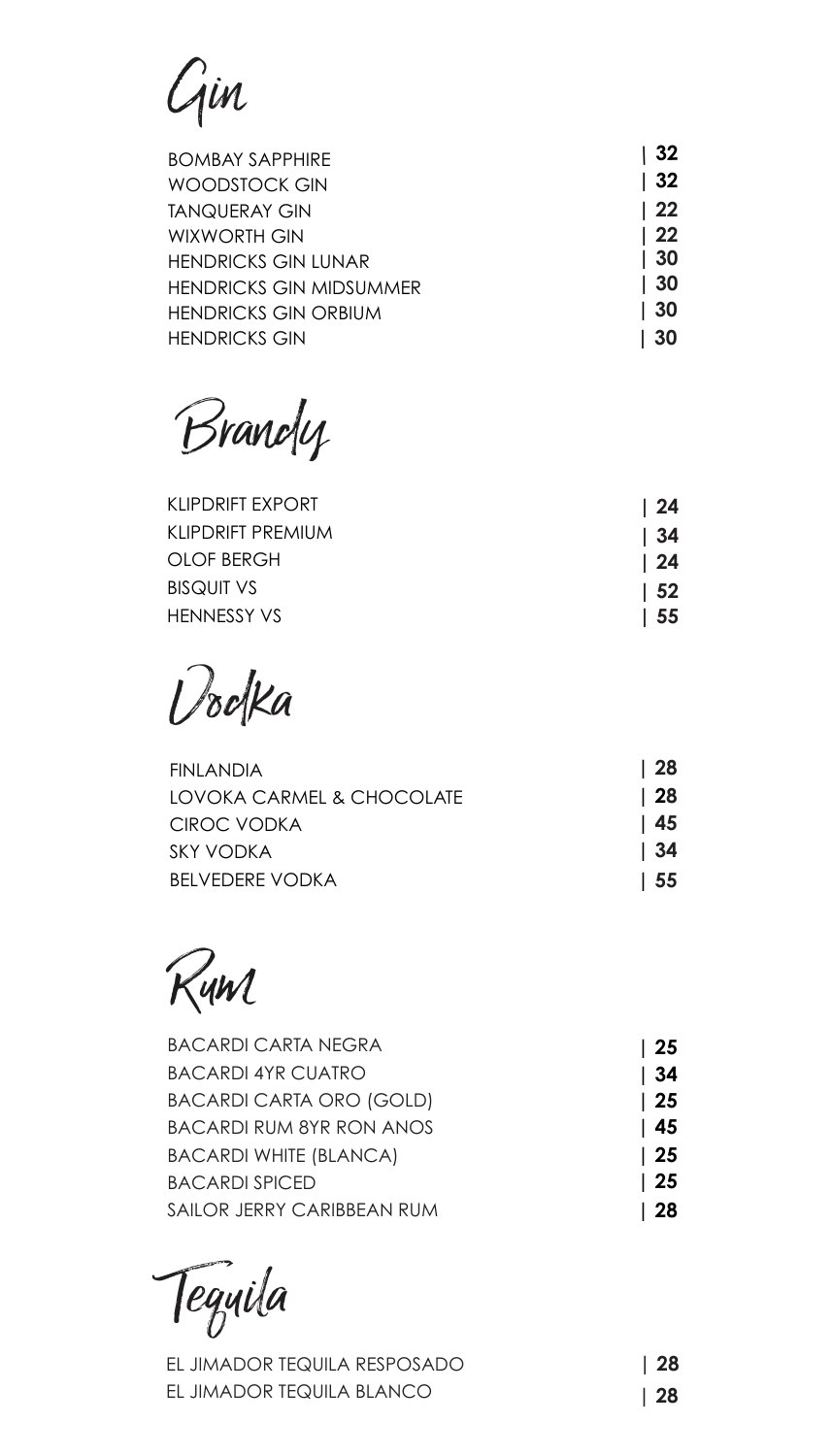Local Whiskey

| <b>BAINS</b>                    | 35 |
|---------------------------------|----|
| <b>BELL'S EXTRA SPECIAL</b>     | 30 |
| <b>GLENMORANGIE X</b>           | 42 |
| GLENMORANGIE QUINTA RUBAN 14 YR | 89 |
| <b>ARDBEG WEE BEASTIE</b>       | 62 |
| J&B RARE                        | 30 |
| <b>JACK DANIELS</b>             | 38 |
| JACK DANIELS RYE                | 45 |
| <b>JACK DANIELS SINGLE</b>      | 65 |
| GENTI EMAN'S JACK               | 38 |
| <b>BARREL JAMESON'S</b>         | 42 |
| <b>JAMESON'S RESERVE</b>        | 48 |
| <b>JAMESON'S CASKMATES</b>      | 45 |
| JOHNNIE WALKER RED              | 30 |
| JOHNNIF WAI KFR BI ACK          | 50 |
| SOUTHERN COMFORT                | 25 |
| <b>SOUTHERN COMFORT BLACK</b>   | 32 |
| WOORDFORD RESERVE               | 45 |

Beers

| <b>BLACK LABEL</b> | 340ml | 38   |
|--------------------|-------|------|
| CASTI F            | 340ml | 38   |
| CASTI F LITE       | 340ml | 38   |
| <b>CORONA</b>      | 355ml | - 52 |

Drafts

| WINDHOFK LAGFR    | 500ml | l 60      |
|-------------------|-------|-----------|
| JACK BLACK LAGER  | 500ml | l 60      |
| STELLENBRU CRAVEN | 500ml | <b>60</b> |
| HFINFKFN          | 500ml | 60        |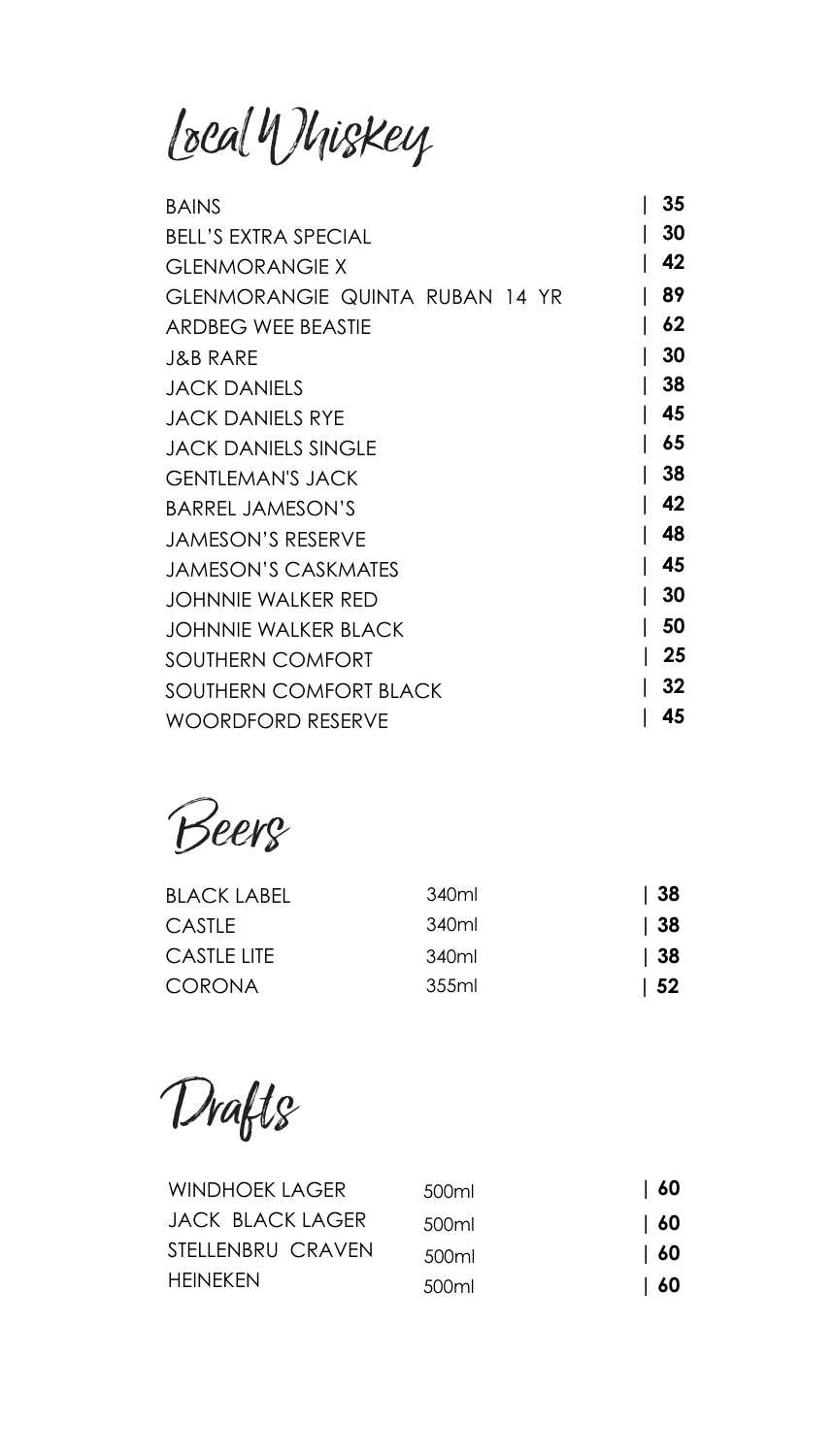Ciders

| <b>HUNTERS DRY</b>  | $\vert 50$ |
|---------------------|------------|
| SAVANNA LITE        | $\vert$ 50 |
| <b>HUNTERS GOLD</b> | $\vert$ 50 |
| SAVANNA DRY         | $\vert$ 50 |
| FLYING FISH LEMON   | $\vert 50$ |
|                     |            |

Ports & Sherry

| ALLESVERLOREN PORT        | l 28       |
|---------------------------|------------|
| <b>MONIS DRY</b>          | $\vert$ 25 |
| MONIS FULL CREAM          | $\vert$ 25 |
| <b>MONIS MEDIUM CREAM</b> | $\vert$ 25 |
| MONIS VINTAGE PORT        | 28         |

Aperitifs, Digestive &

Liqueurs

| <b>FRANGELICO</b>         | 32               |
|---------------------------|------------------|
| <b>NACHTMUSIK</b>         | 25               |
| AMARULA                   | 25               |
| <b>KAHLÚA</b>             | 32               |
| <b>BUTLERS PEPPERMINT</b> | 30               |
| <b>SOUR MONKEY BERRY</b>  | l 22             |
| PIMM'S                    | $\vert 25 \vert$ |
| <b>CAMPARI</b>            | 32               |
| <b>APEROL BARBIERI</b>    | 30               |
| AMARETTO DISARONNO        | ∣ 46             |
| <b>MARTINI BIANCO</b>     | l 25             |
| MARTINI DRY               | $\vert 25$       |
| <b>MARTINI ROSSO</b>      | l 25             |
| <b>CHAMBORD LIQUEUR</b>   | 37               |
| JAGERMEISTER              | 30               |
|                           |                  |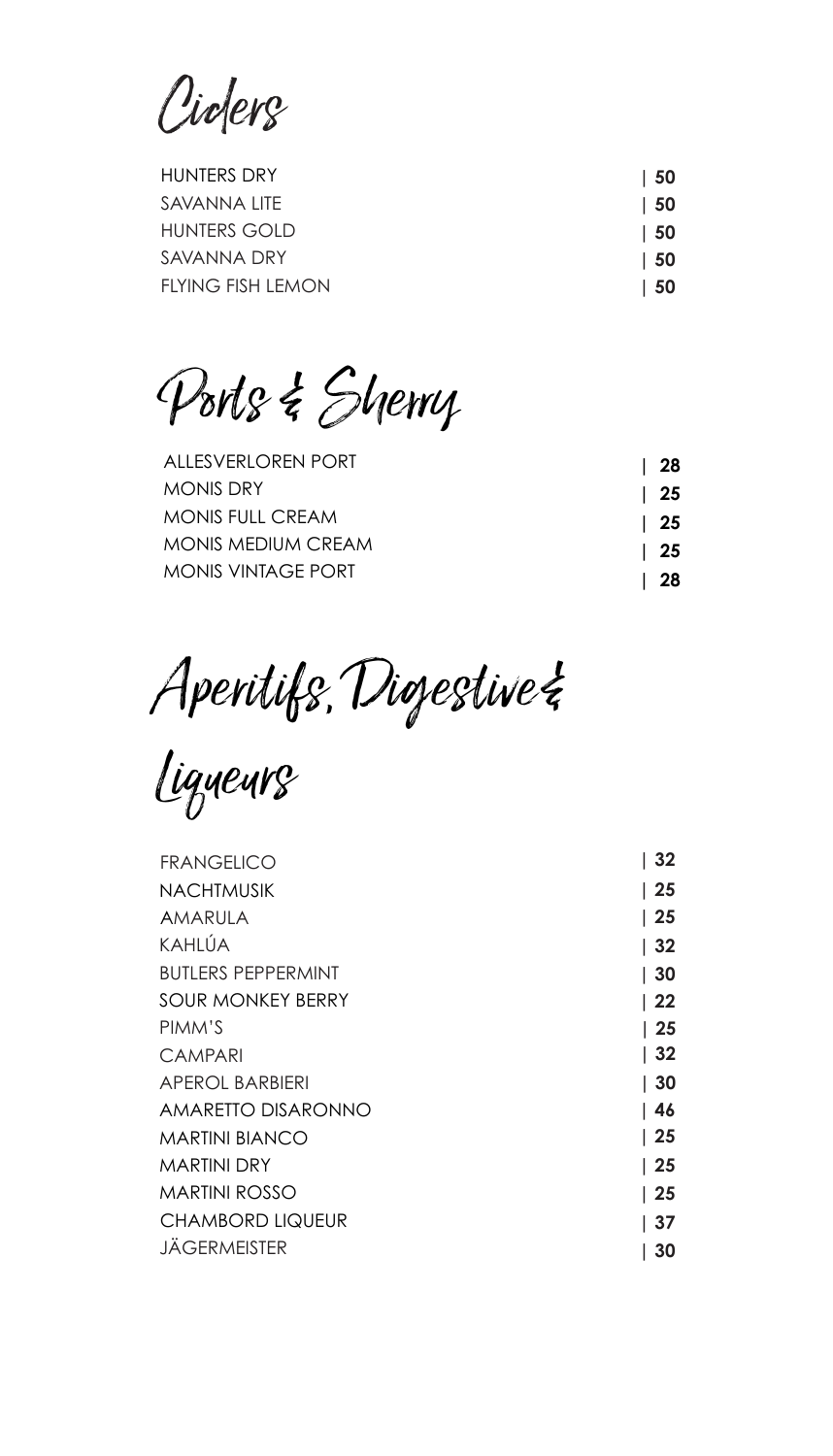Wilkshakes& Smoothies

## **MILKSHAKE FLAVOURS**

Vanilla, chocolate, strawberry, mango, passion fruit, ginger bread, white chocolate, and chocolate cookie

#### **SMOOTHIE FLAVOURS**

**| 35**

**| 35**

Mango & yogurt, Strawberry & cream, passion fruit & white chocolate

Liqueur Coffees

| <b>FRANGELICO</b> | 70 |
|-------------------|----|
| <b>AMARETTO</b>   | 70 |
| MARULA            | 70 |
| KAHLÚA            | 70 |
| <b>WHISKEY</b>    | 70 |
| <b>BRANDY</b>     | 70 |
|                   |    |

Harald's Cocktails

| <b>MAGARITA</b><br>Tequila, triple sec, sweet & sour                                                      | 90 |
|-----------------------------------------------------------------------------------------------------------|----|
| <b>COSMOPOLITAN</b><br>Vodka, triple sec, cranberry juice & lime                                          | 90 |
| LONG ISLAND ICE TEA<br>White spirits, triple sec, sweet & sour & coke                                     | 90 |
| <b>DAIQUIRI'S</b><br>Bacardi Carta Blanca, Triple Sec, lime - strawberry,<br>passion fruit, mango or kiwi | 90 |
| <b>PINA COLADA</b><br>Bacardi Carta Blanca, pineapple juice, coconut<br>& limes                           | 90 |
| <b>MOONLIGHT BUCK</b><br>Hendricks gin, Ginger ale, Lemon juice, topped<br>off with slice of cucumber     | 90 |
| <b>DISARONNO FIZZ</b><br>Disaronno, soda and lemon                                                        | 85 |